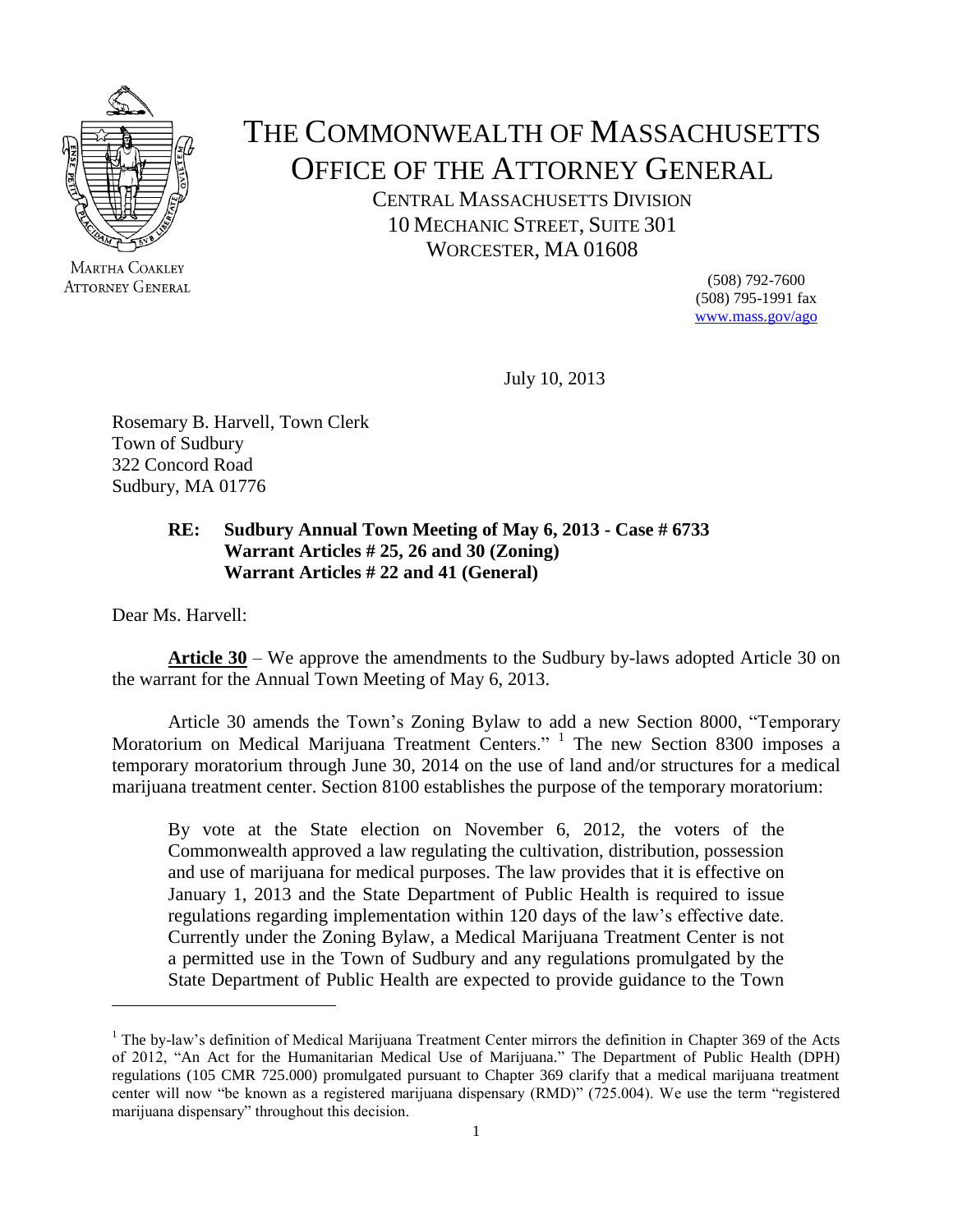in regulating medical marijuana, including Medical Marijuana Treatment Centers. The regulation of medical marijuana raises novel and complex legal, planning and public safety issues and the Town needs time to study and consider the regulation of Medical Marijuana Treatment Centers and address such novel and complex issues, as well as to address the potential impact of the State regulations on local zoning and to undertake a planning process to consider amending the Zoning Bylaw regarding regulation of medical marijuana treatment centers and other uses related to the regulation of medical marijuana. The Town intends to adopt a temporary moratorium on the use of land and structures in the Town for Medical Marijuana Treatment Centers so as to allow the Town sufficient time to engage in a planning process to address the effects of such structures and uses in the Town and to enact bylaws in a manner consistent with sound land use planning goals and objectives.

Further, Section 8300 includes the following text regarding the Town's planning process:

During the moratorium period, the Town shall undertake a planning process to address the potential impacts of medical marijuana in the Town, consider the Department of Public Health regulations Regarding Medical Marijuana Treatment Facilities and related uses, and shall consider adopting new Zoning Bylaws to address the impact and operation of Medical Marijuana Treatment Centers and related uses.

We approve the temporary moratorium because it is consistent with the Town's authority to "impose reasonable time limitations on development, at least where those restrictions are temporary and adopted to provide controlled development while the municipality engages in comprehensive planning studies." Sturges v. Chilmark, 380 Mass. 246, 252-253 (1980). Such a temporary moratorium is clearly within the Town's zoning power when the stated intent is to manage a new use, such as a registered marijuana dispensary and related uses, and there is a stated need for "study, reflection and decision on a subject matter of [some] complexity…" W.R. Grace v. Cambridge City Council, 56 Mass. App. Ct. 559, 569 (2002) (City's temporary moratorium on building permits in two districts was within city's authority to zone for public purposes). The time limit Sudbury has selected for its temporary moratorium (through June 30, 2014) appears to be reasonable in these circumstances, where the DPH regulations were approved on May 8, 2013, and those regulations are expected to provide guidance to the Town.<sup>2</sup> The moratorium is definite in time period and scope (to the use of land and/or structures for registered marijuana dispensaries), and thus does not present the problem of a rate-ofdevelopment by-law of unlimited duration which the Zuckerman court determined was ordinarily unconstitutional. Zuckerman v. Hadley, 442 Mass. 511, 512 (2004) ("[A]bsent exceptional circumstances not present here, restrictions of unlimited duration on a municipality's rate of

 $\overline{a}$ 

 $2$  The Town may wish to expeditiously proceed with its planning process regarding RMDs and related uses now that the final version of the DPH regulations has been issued. The DPH process for registration of RMDs pursuant to 105 CMR 725.100 appears likely to begin shortly, and a moratorium ending too long after the May 8, 2013 approval of the DPH regulations could be found to frustrate the purposes of the Act in the same way that the disapproved Wakefield ban would have done. We suggest the Town consult with Town Counsel on this issue.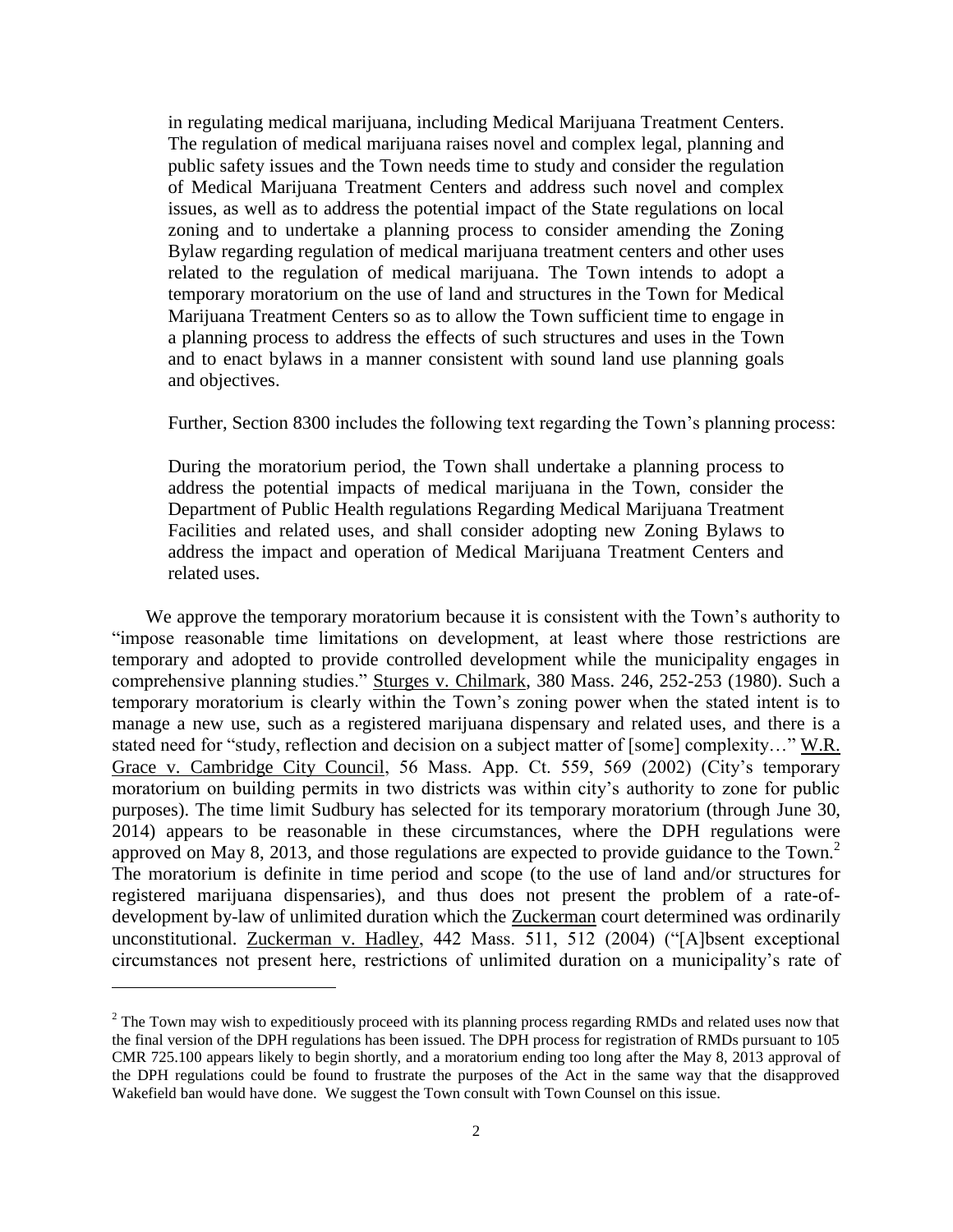development are in derogation of the general welfare and thus are unconstitutional.")

Because we find the amendments adopted under Article 30 are within the Town's zoning power, and otherwise do not conflict with the laws or Constitution of the Commonwealth, (*see* Bloom v. Worcester, 363 Mass. 136, 154 (1973)), we approve them.

**Articles 22, 25, 26 and 41** – We retain for further review the amendments adopted under these Articles, and will issue our decision on them on or before our deadline of August 22, 2013.

**Note: Pursuant to G.L. c. 40, § 32, neither general nor zoning by-laws take effect unless the Town has first satisfied the posting/publishing requirements of that statute. Once this statutory duty is fulfilled, (1) general by-laws and amendments take effect on the date these posting and publishing requirements are satisfied unless a later effective date is prescribed in the by-law, and (2) zoning by-laws and amendments are deemed to have taken effect from the date they were approved by the Town Meeting, unless a later effective date is prescribed in the by-law.**

Very truly yours,

MARTHA COAKLEY ATTORNEY GENERAL

Margaret, J. Hurley

by: Margaret J. Hurley, Assistant Attorney General Chief, Central Massachusetts Division Director, Municipal Law Unit Ten Mechanic Street, Suite 301 Worcester, MA 01608 (508) 792-7600 x 4402

cc: Town Counsel Paul Kenny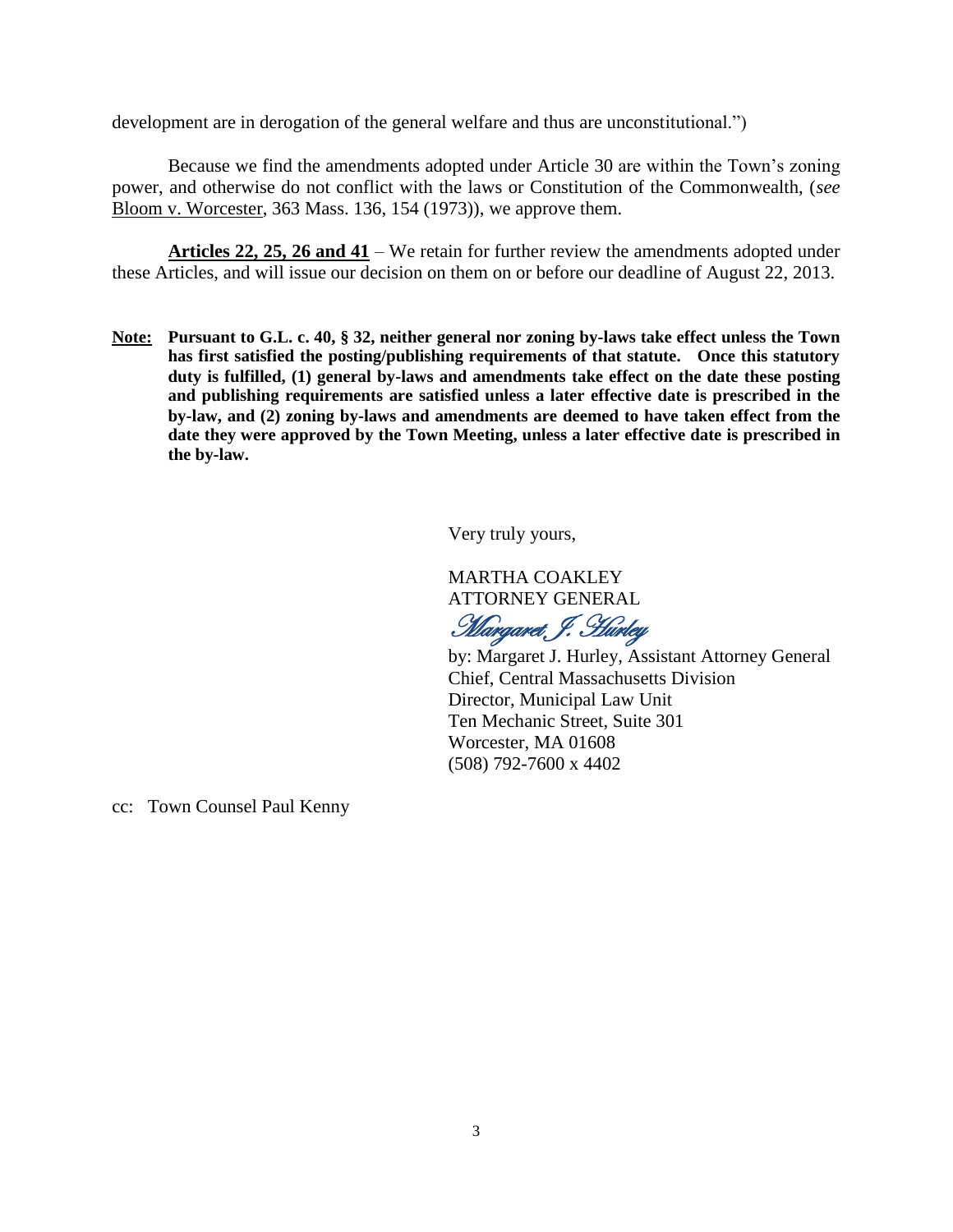

MARTHA COAKLEY **ATTORNEY GENERAL** 

# THE COMMONWEALTH OF MASSACHUSETTS OFFICE OF THE ATTORNEY GENERAL

CENTRAL MASSACHUSETTS DIVISION 10 MECHANIC STREET, SUITE 301 WORCESTER, MA 01608

> (508) 792-7600 (508) 795-1991 fax [www.mass.gov/ago](http://www.mass.gov/ago)

August 16, 2013

Rosemary B. Harvell, Town Clerk Town of Sudbury 322 Concord Road Sudbury, MA 01776

### **RE: Sudbury Annual Town Meeting of May 6, 2013 - Case # 6733 Warrant Articles # 25, 26 and 30 (Zoning) Warrant Articles # 22 and 41 (General)**

Dear Ms. Harvell:

 $\overline{a}$ 

**Articles 22, 25, 26, and 41 -** We approve the amendments to the Sudbury by-laws adopted under these Articles on the warrant for the Annual Town Meeting of May 6, 2013. Our comments on Article 41 are provided below. **[1](#page-3-0)**

**Article 41** - The amendments adopted under Article 41 add to Article III, "Town Affairs" of the general by-laws a new Section 11. The new Section 11 provides as follows:

The Town will conduct a Town Forum on an annual (minimum requirement) basis. The Forum will be an open, public meeting for Town residents. The Town Forum will provide a planned, scheduled opportunity for constructive engagement between the Town and residents. The Town participants/panel will include, but not limited to all department heads, committee chairpersons and Trust chairpersons. One member of the Town panel will act as moderator. The moderator will facilitate and manage questions from Town residents to the appropriate panel member for response. 2 ½ hours will be scheduled for each Forum. Forums may be adjourned earlier by a majority vote of the participating residents.

We approve the new Section 11. However, we offer the following comments. The new

<span id="page-3-0"></span> $<sup>1</sup>$  In a decision dated July 10, 2013, we approved with comments the amendments adopted under Article</sup> 30.